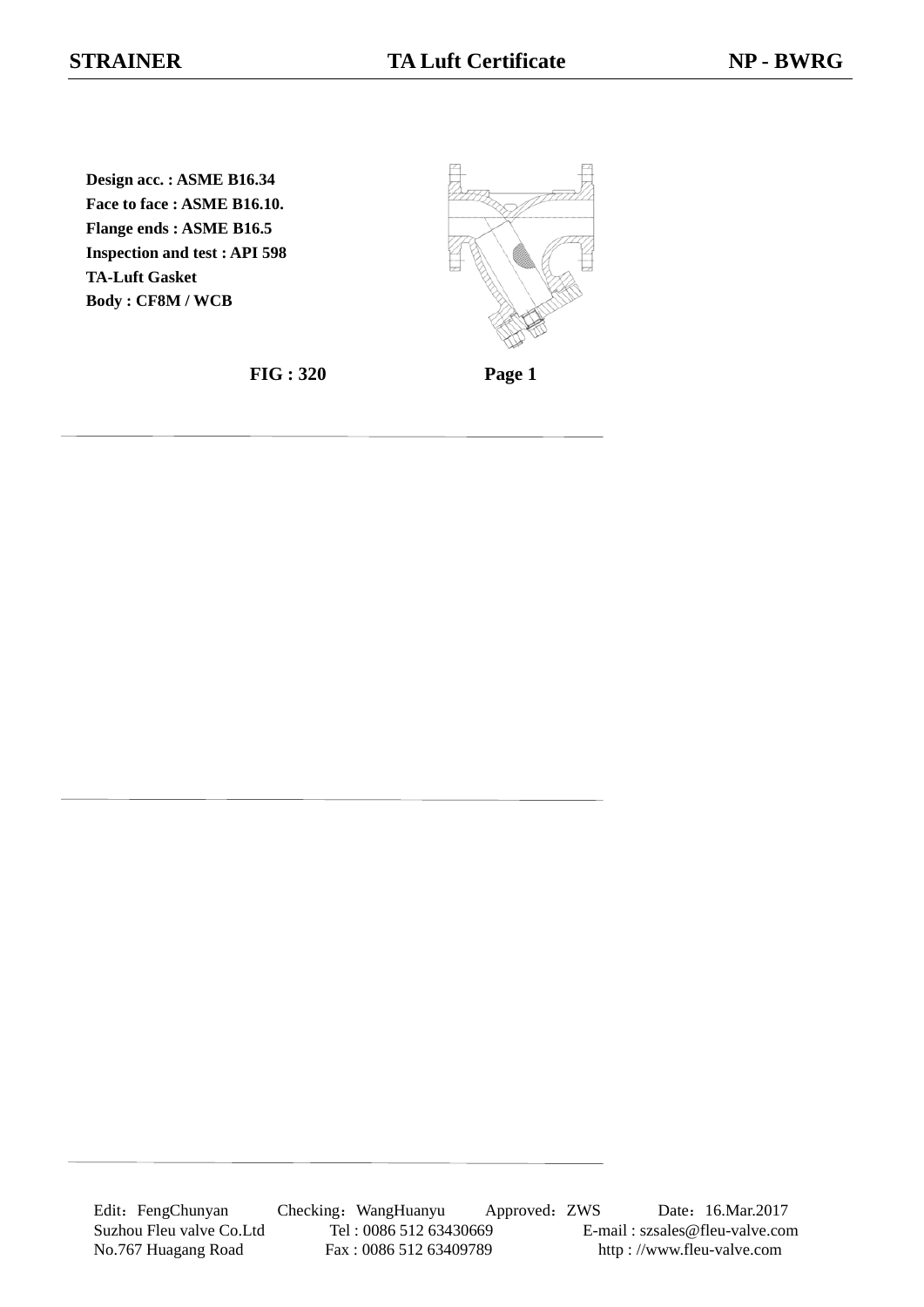**STRAINER TA Luft Certificate NP - BWRG 320** 



| FIG.    | <b>Class</b> | <b>Material</b> | Range      |
|---------|--------------|-----------------|------------|
| 131.320 | 150          | WC R            | $2" - 12"$ |
| 151 320 | 150          | CE8M            | $2" - 12"$ |

**Design acc. : ASME B16.34 Face to face : ASME B16.10. Flange ends : ASME B16.5 Inspection and test : API 598 TA-Luft Gasket**

### **Material list**

| NO.                     | Part      | <b>Material</b> |                |  |  |  |  |  |  |
|-------------------------|-----------|-----------------|----------------|--|--|--|--|--|--|
|                         |           | FIG. 151.320    | FIG. 131.320   |  |  |  |  |  |  |
| 1                       | Body      | CF8M            | <b>WCB</b>     |  |  |  |  |  |  |
| $\mathbf{2}$            | Screen    | SS316           | SS304          |  |  |  |  |  |  |
| 3                       | Screw     | SS316           | 1Cr13          |  |  |  |  |  |  |
| $\overline{\mathbf{4}}$ | Gasket    | 316             | 316            |  |  |  |  |  |  |
| 5                       | Body seal | TA-Luft Gasket  | TA-Luft Gasket |  |  |  |  |  |  |
| 6                       | Bonnet    | CF8M            | <b>WCB</b>     |  |  |  |  |  |  |
| 7                       | Bolt      | B8M             | B7             |  |  |  |  |  |  |
| 8                       | Nut       | 8M              | 2H             |  |  |  |  |  |  |

## **Dimension List (mm)**

| <b>Class</b> | <b>Size</b>    | <b>DN</b> | L1<br>(RF) | D     | D1    | D2    | n              | Ф    | B    | f              | <b>Screen</b><br>mesh<br>(square) | <b>Screen</b><br>wire<br>size | <b>Filter</b><br>holder<br>(square) | Holder<br>wire<br>size | Weight<br>(Kg) |
|--------------|----------------|-----------|------------|-------|-------|-------|----------------|------|------|----------------|-----------------------------------|-------------------------------|-------------------------------------|------------------------|----------------|
|              | 2 <sup>n</sup> | 50        | 203        | 152.4 | 120.7 | 92.1  | $\overline{4}$ | 19.1 | 19.1 | $\overline{2}$ | $0.8\times0.8$                    | $\Phi$ 0.5                    | $10\times10$                        | $1\times1$             | 22             |
|              | 21/2"          | 65        | 216        | 177.8 | 139.7 | 104.8 | $\overline{4}$ | 19.1 | 22.2 | $\overline{2}$ | $0.8\times0.8$                    | $\Phi$ 0.5                    | $10\times10$                        | $1\times1$             | 29             |
|              | 3''            | 80        | 241        | 190.5 | 152.4 | 127.0 | $\overline{4}$ | 19.1 | 23.8 | $\mathfrak{2}$ | $0.8\times0.8$                    | $\Phi$ 0.5                    | $10\times10$                        | $1 \times 1$           | 42             |
|              | 4 <sup>n</sup> | 100       | 292        | 228.6 | 190.5 | 157.2 | 8              | 19.1 | 23.8 | $\overline{2}$ | $0.8\times0.8$                    | $\Phi$ 0.5                    | $10\times10$                        | $1 \times 1$           | 64             |
| <b>150LB</b> | 6''            | 150       | 406        | 279.4 | 241.3 | 215.9 | 8              | 22.4 | 25.4 | $\overline{2}$ | $0.8\times0.8$                    | $\Phi$ 0.5                    | $10\times10$                        | $1 \times 1$           | 105            |
|              | 8''            | 200       | 495        | 342.9 | 298.5 | 269.9 | 8              | 22.4 | 28.6 | $\overline{2}$ | $0.8\times0.8$                    | $\Phi$ 0.5                    | $10\times10$                        | $1 \times 1$           | 154            |
|              | 10''           | 250       | 622        | 406.4 | 362.0 | 323.9 | 12             | 25.4 | 30.2 | $\overline{2}$ | $0.8\times0.8$                    | $\Phi$ 0.5                    | $10\times10$                        | $1 \times 1$           | 288            |
|              | 12"            | 300       | 698        | 482.6 | 431.8 | 381.0 | 12             | 25.4 | 31.8 | $\overline{2}$ | $0.8\times0.8$                    | $\Phi$ 0.5                    | $10\times10$                        | $1 \times 1$           | 507            |

Edit: FengChunyan Checking: WangHuanyu Approved: ZWS Date: 16.Mar.2017 Suzhou Fleu valve Co.Ltd Tel : 0086 512 63430669 E-mail : szsales@fleu-valve.com No.767 Huagang Road Fax : 0086 512 63409789 http : //www.fleu-valve.com

 $-1 -$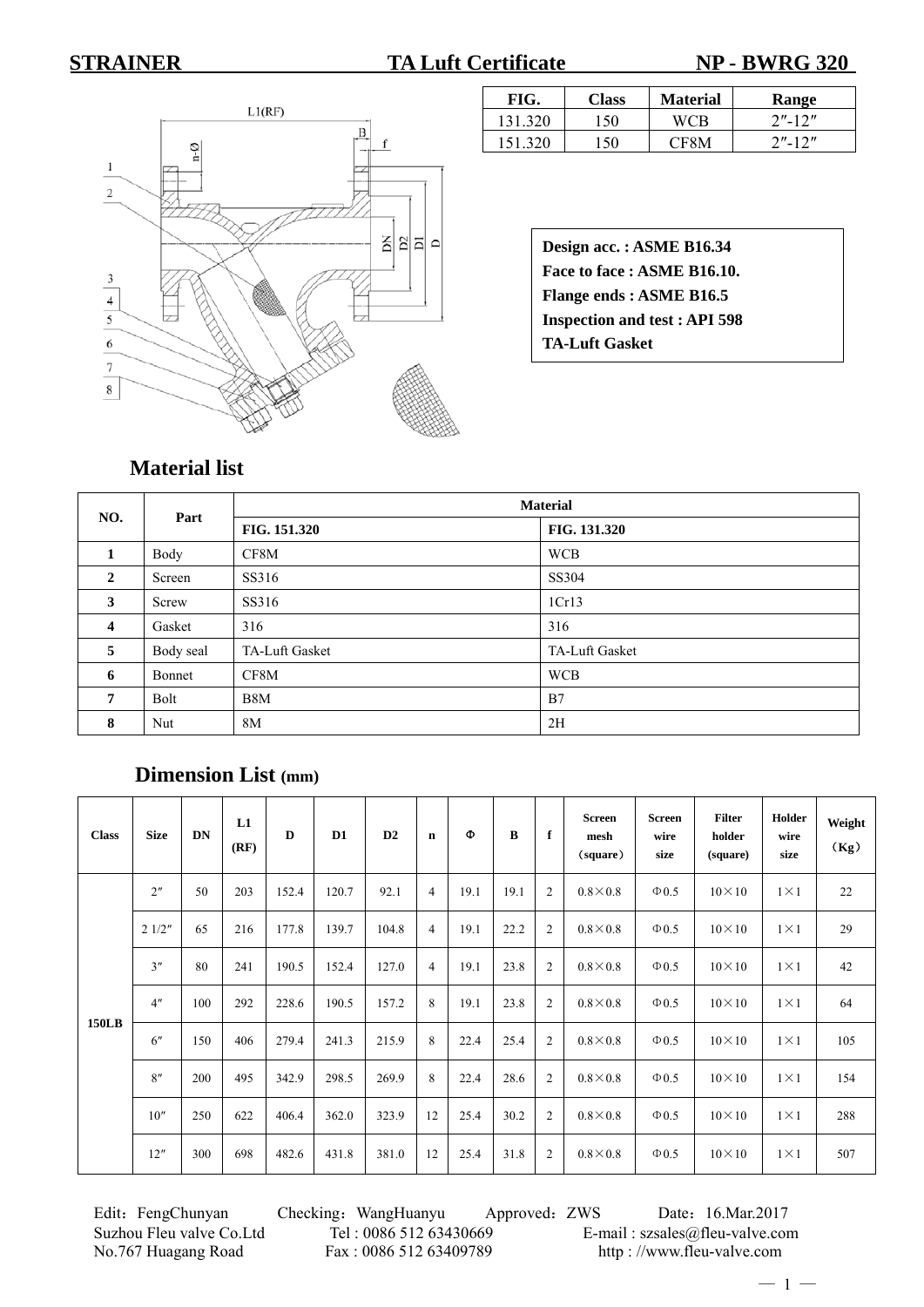**STRAINER TA Luft Certificate NP - BWRG 320** 



| FIG.    | <b>Class</b> | <b>Material</b> | Range      |
|---------|--------------|-----------------|------------|
| 132.320 | 300          | <b>WCB</b>      | $2"$ -12"  |
| 152.320 | 300          | <b>CESM</b>     | $2" - 12"$ |

**Design acc. : ASME B16.34 Face to face : ASME B16.10. Flange ends : ASME B16.5 Inspection and test : API 598 TA-Luft Gasket**

## **Material list**

| NO.            | Part      | <b>Material</b> |                |  |  |  |  |  |  |
|----------------|-----------|-----------------|----------------|--|--|--|--|--|--|
|                |           | FIG. 152.320    | FIG. 132.320   |  |  |  |  |  |  |
| 1              | Body      | CF8M            | <b>WCB</b>     |  |  |  |  |  |  |
| $\overline{2}$ | Screen    | SS316           | SS304          |  |  |  |  |  |  |
| 3              | Screw     | SS316           | 1Cr13          |  |  |  |  |  |  |
| $\overline{4}$ | Gasket    | 316             | 316            |  |  |  |  |  |  |
| 5              | Body seal | TA-Luft Gasket  | TA-Luft Gasket |  |  |  |  |  |  |
| 6              | Bonnet    | CF8M            | <b>WCB</b>     |  |  |  |  |  |  |
| 7              | Bolt      | B8M             | B7             |  |  |  |  |  |  |
| 8              | Nut       | 8M              | 2H             |  |  |  |  |  |  |

# **Dimension List (mm)**

| <b>Class</b> | <b>Size</b>    | <b>DN</b> | L1<br>(RF) | D     | D1    | D2    | $\mathbf n$ | Ф    | $\bf{B}$ | f              | <b>Screen</b><br>mesh<br>(square) | <b>Screen</b><br>wire<br>size | <b>Filter</b><br>holder<br>(square) | Holder<br>wire<br>size | Weight<br>(Kg) |
|--------------|----------------|-----------|------------|-------|-------|-------|-------------|------|----------|----------------|-----------------------------------|-------------------------------|-------------------------------------|------------------------|----------------|
|              | 2 <sup>n</sup> | 50        | 267        | 165.1 | 127.0 | 92.1  | 8           | 15.9 | 22.2     | $\overline{2}$ | $0.8\times0.8$                    | $\Phi$ 0.5                    | $10\times10$                        | $1\times1$             | 31             |
|              | 21/2"          | 65        | 292        | 190.5 | 149.4 | 104.8 | 8           | 19.0 | 25.4     | $\overline{2}$ | $0.8\times0.8$                    | $\Phi$ 0.5                    | $10 \times 10$                      | $1 \times 1$           | 43             |
|              | 3''            | 80        | 318        | 209.6 | 168.1 | 127.0 | 8           | 19.0 | 28.6     | $\overline{2}$ | $0.8\times0.8$                    | $\Phi$ 0.5                    | $10 \times 10$                      | $1 \times 1$           | 57             |
|              | 4 <sup>n</sup> | 100       | 356        | 254.0 | 200.2 | 157.2 | 8           | 19.0 | 31.8     | $\overline{2}$ | $0.8\times0.8$                    | $\Phi$ 0.5                    | $10 \times 10$                      | $1 \times 1$           | 86             |
| <b>300LB</b> | 6''            | 150       | 444        | 317.5 | 269.7 | 215.9 | 12          | 22.2 | 36.5     | $\overline{c}$ | $0.8\times0.8$                    | $\Phi$ 0.5                    | $10\times10$                        | $1\times1$             | 168            |
|              | 8''            | 200       | 559        | 381.0 | 330.2 | 269.9 | 12          | 22.2 | 41.3     | $\overline{2}$ | $0.8\times0.8$                    | $\Phi$ 0.5                    | $10 \times 10$                      | $1 \times 1$           | 280            |
|              | 10''           | 250       | 622        | 444.5 | 387.4 | 323.8 | 16          | 25.4 | 47.6     | $\overline{c}$ | $0.8\times0.8$                    | $\Phi$ 0.5                    | $10\times10$                        | $1\times1$             | 385            |
|              | 12"            | 300       | 711        | 520.7 | 450.9 | 381.0 | 16          | 28.6 | 50.8     | $\overline{2}$ | $0.8\times0.8$                    | $\Phi$ 0.5                    | $10 \times 10$                      | $1 \times 1$           | 724            |

No.767 Huagang Road Fax : 0086 512 63409789 http : //www.fleu-valve.com

Edit: FengChunyan Checking: WangHuanyu Approved: ZWS Date: 16.Mar.2017 Suzhou Fleu valve Co.Ltd Tel : 0086 512 63430669 E-mail : szsales@fleu-valve.com

 $-2-$